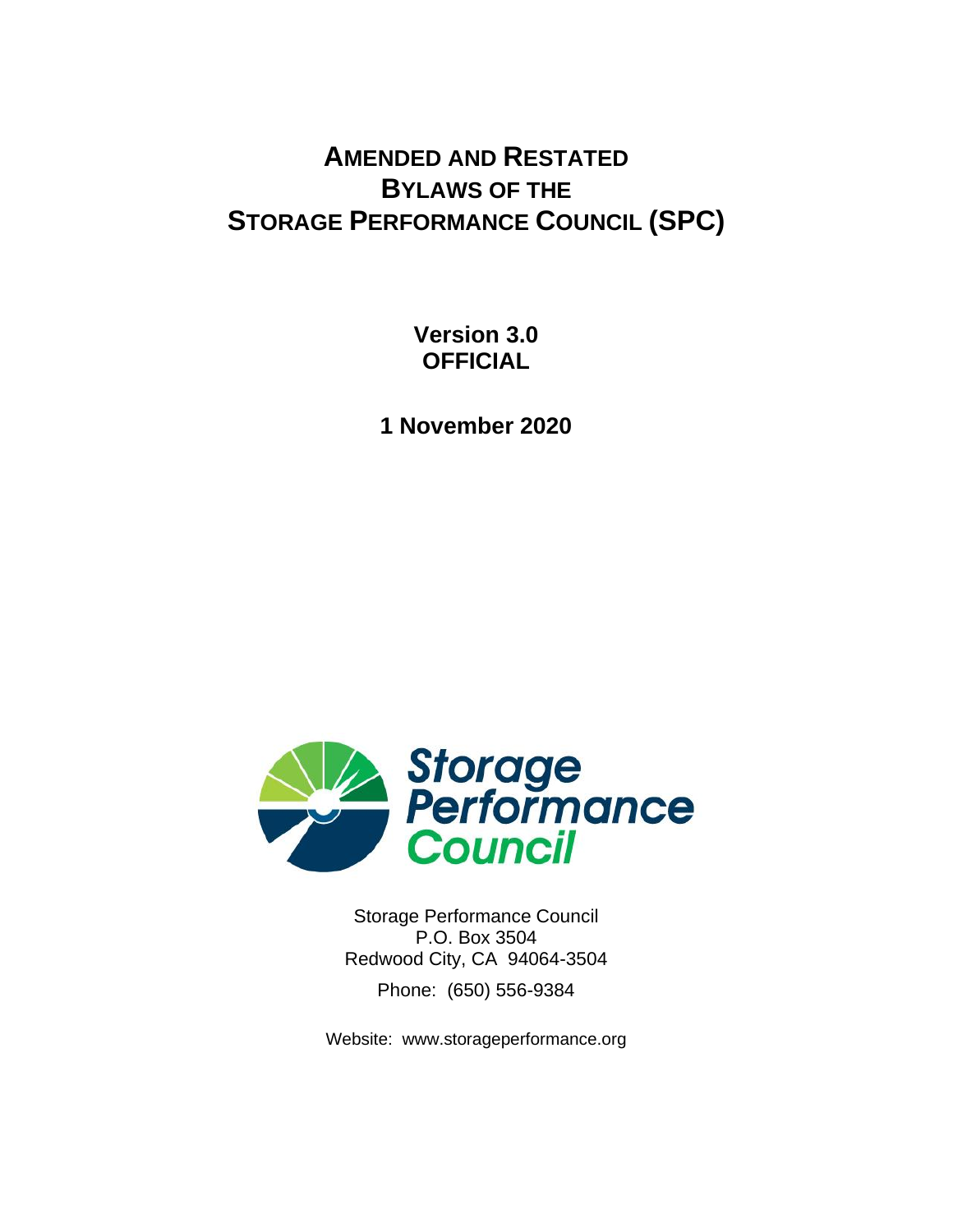# **TABLE OF CONTENTS**

|                  | <b>COPYRIGHT</b>   |                                                        |             |  |  |  |
|------------------|--------------------|--------------------------------------------------------|-------------|--|--|--|
| <b>ARTICLE I</b> |                    |                                                        |             |  |  |  |
|                  |                    |                                                        |             |  |  |  |
|                  | <b>ARTICLE II</b>  |                                                        |             |  |  |  |
| 2.01             |                    |                                                        |             |  |  |  |
| 2.02             |                    |                                                        |             |  |  |  |
|                  | <b>ARTICLE III</b> |                                                        |             |  |  |  |
| 3.01             |                    |                                                        |             |  |  |  |
| 3.02             |                    |                                                        |             |  |  |  |
| 3.03             |                    |                                                        |             |  |  |  |
| 3.04             |                    |                                                        |             |  |  |  |
| 3.05             |                    |                                                        |             |  |  |  |
| 3.06             |                    |                                                        |             |  |  |  |
| 3.07             |                    |                                                        |             |  |  |  |
| 3.08             |                    |                                                        |             |  |  |  |
| 3.09             |                    |                                                        |             |  |  |  |
| 3.10             |                    |                                                        |             |  |  |  |
| 3.11             |                    |                                                        |             |  |  |  |
| 3.12             |                    |                                                        |             |  |  |  |
| 3.13             |                    |                                                        |             |  |  |  |
|                  | <b>ARTICLE IV</b>  |                                                        |             |  |  |  |
| 4.01             |                    |                                                        |             |  |  |  |
| 4.02             |                    |                                                        |             |  |  |  |
| 4.03             |                    |                                                        |             |  |  |  |
| 4.04             |                    |                                                        |             |  |  |  |
| 4.05             |                    |                                                        |             |  |  |  |
| Page ii          |                    | Storage Performance Council Bylaws<br>Copyright © 2020 | Version 3.0 |  |  |  |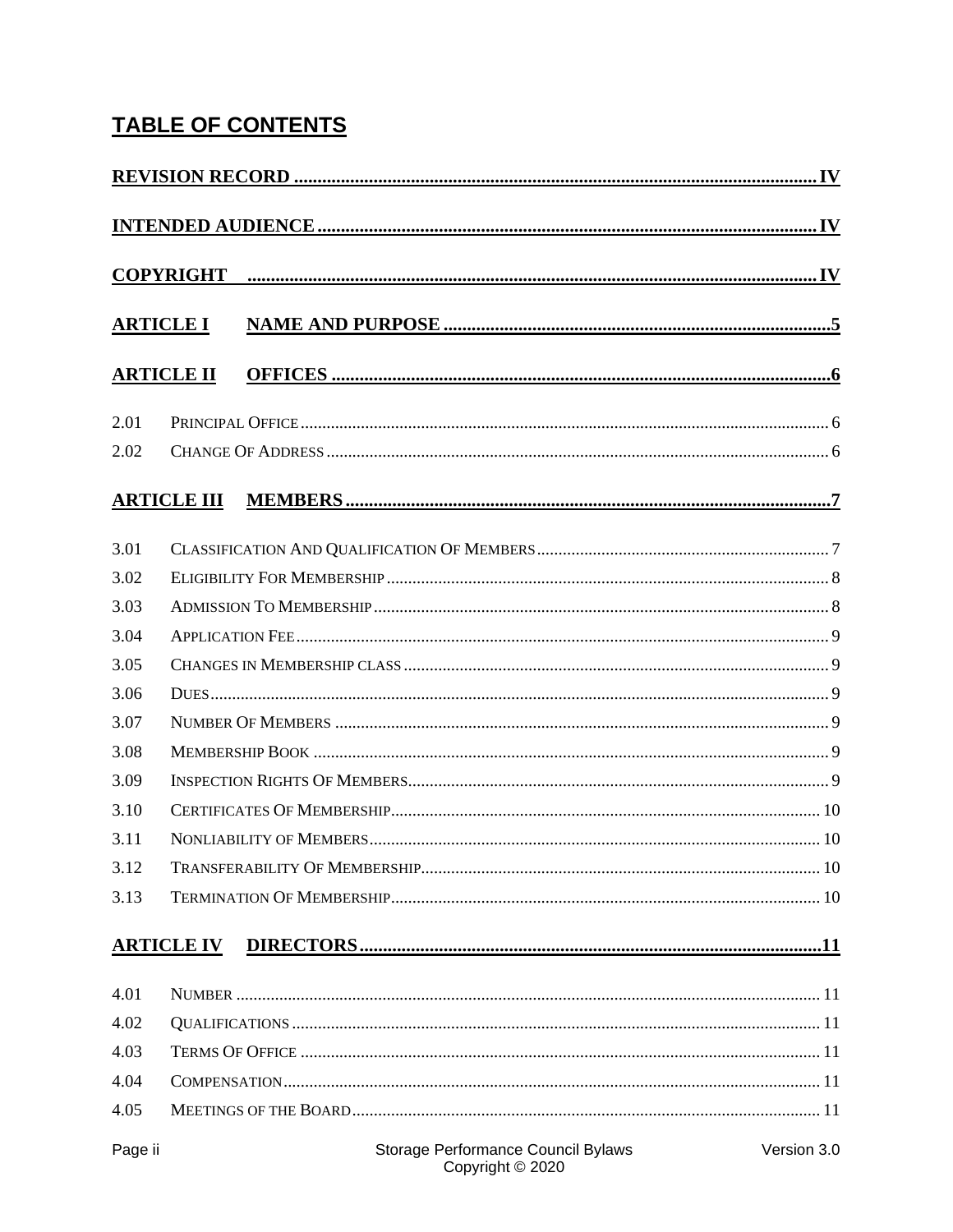| 4.06 |                                                                   |  |  |  |  |
|------|-------------------------------------------------------------------|--|--|--|--|
| 4.07 |                                                                   |  |  |  |  |
| 4.08 |                                                                   |  |  |  |  |
| 4.09 |                                                                   |  |  |  |  |
|      | <b>ARTICLE V</b>                                                  |  |  |  |  |
| 5.01 |                                                                   |  |  |  |  |
| 5.02 |                                                                   |  |  |  |  |
| 5.03 |                                                                   |  |  |  |  |
| 5.04 |                                                                   |  |  |  |  |
| 5.05 |                                                                   |  |  |  |  |
|      | <b>ARTICLE VI</b>                                                 |  |  |  |  |
| 6.01 |                                                                   |  |  |  |  |
| 6.02 |                                                                   |  |  |  |  |
| 6.03 |                                                                   |  |  |  |  |
| 6.04 |                                                                   |  |  |  |  |
|      |                                                                   |  |  |  |  |
| 7.01 |                                                                   |  |  |  |  |
| 7.02 |                                                                   |  |  |  |  |
| 7.03 | ANNUAL STATEMENT OF CERTAIN TRANSACTIONS AND INDEMNIFICATIONS  17 |  |  |  |  |
|      |                                                                   |  |  |  |  |
| 8.01 |                                                                   |  |  |  |  |
| 8.02 |                                                                   |  |  |  |  |
| 8.03 |                                                                   |  |  |  |  |
| 8.04 |                                                                   |  |  |  |  |
| 8.05 |                                                                   |  |  |  |  |
| 8.07 |                                                                   |  |  |  |  |
| 8.08 |                                                                   |  |  |  |  |
| 8.09 |                                                                   |  |  |  |  |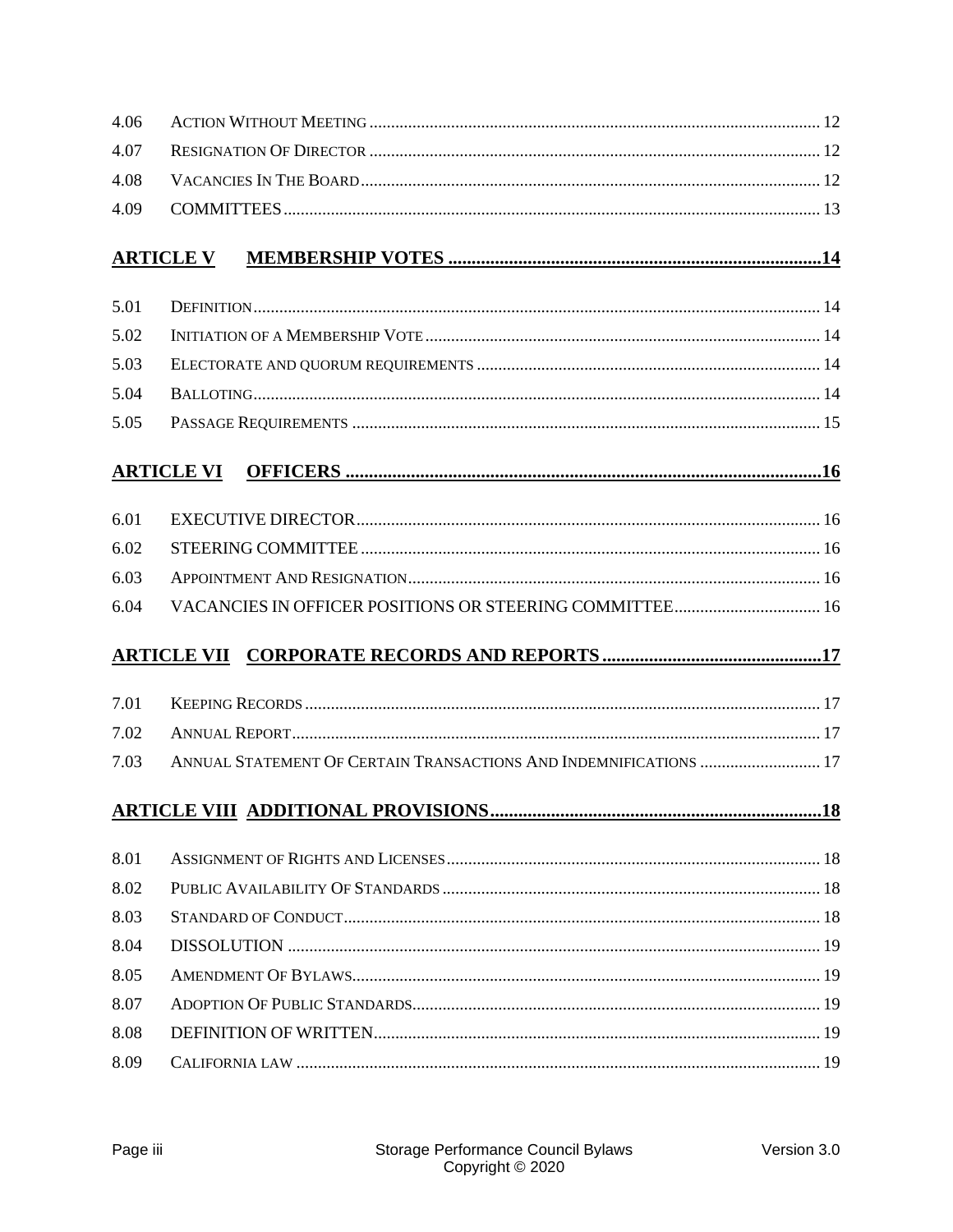#### **REVISION RECORD**

| <b>Revision</b> | Date            | Page /<br><b>Clause</b> | <b>Description of Change</b>                          | Originator       |
|-----------------|-----------------|-------------------------|-------------------------------------------------------|------------------|
| 1.0             | 12 January 1997 | All                     | Draft Release                                         | F. Raab/R. Reich |
| 2.0             | 23 July 2012    | Many                    | General review and alignment with<br>current practice | J. Stephens      |
| 3.0             | 1 November 2020 | Many                    | Reorganize Board, Steering<br>Committee               | J. Stephens      |

#### **INTENDED AUDIENCE**

This plan is intended for use by members of the Storage Performance Council.

#### **COPYRIGHT**

This document is Copyright © Storage Performance Council 2020; All Rights Reserved.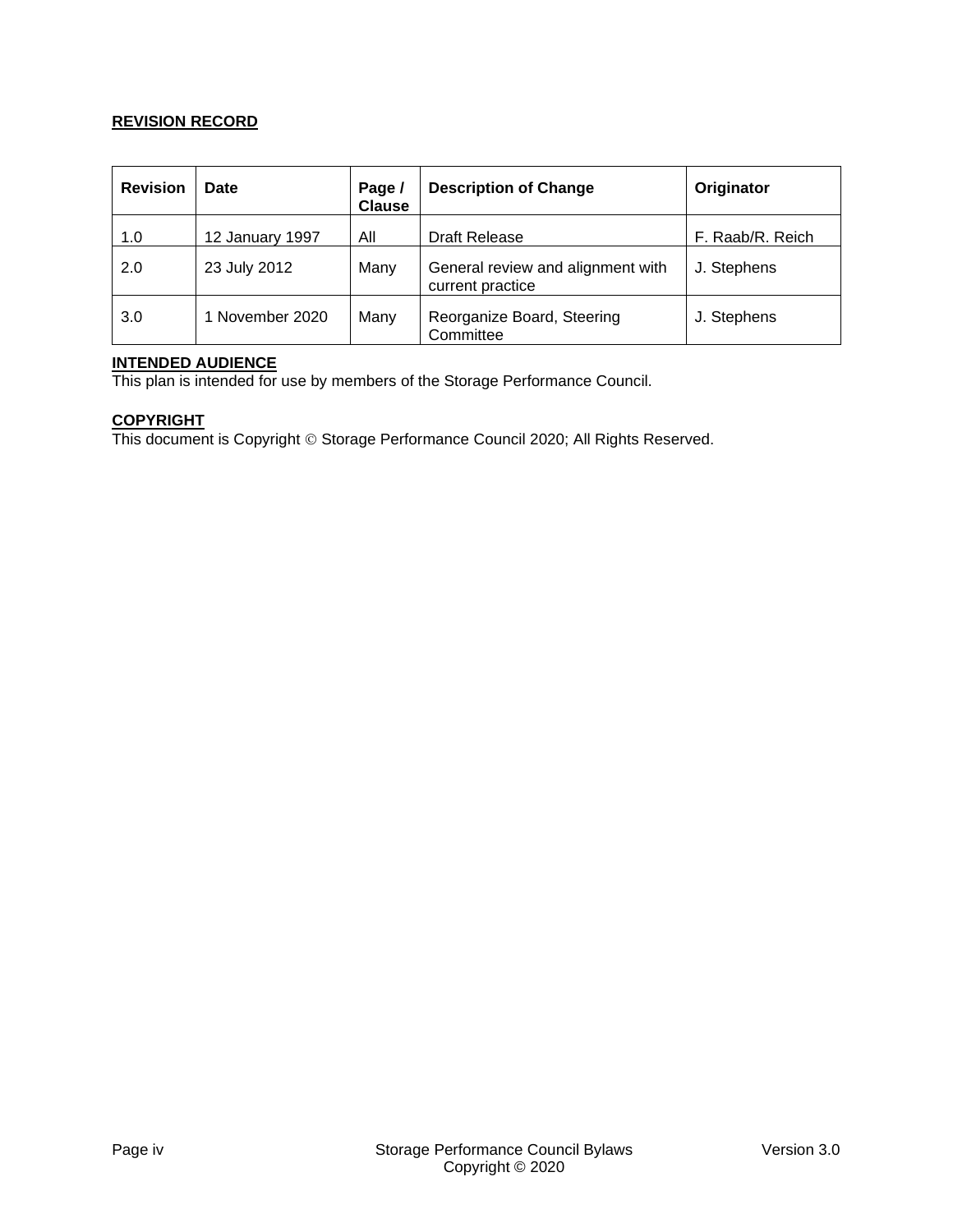# **ARTICLE I NAME AND PURPOSE**

# 1.01. NAME

The name of this corporation is Storage Performance Council (hereafter, "the Corporation" or "SPC"). It is a non-profit corporation.

# 1.02 PURPOSE

The specific purposes for which SPC is formed are as stated in its Articles of Incorporation, which currently state that its purposes are to define, standardize, and promote vendor-neutral storage subsystem benchmarks, as well as to disseminate objective, verifiable performance data to the computer industry and its customers. The SPC seeks to promote performance improvement in storage subsystems by fostering the free and open exchange of ideas and information, and to ensure lawful, fair, and vigorous competition among vendors as a means for improving the products and services available to the public. It is the policy of the SPC to comply fully with all federal, state and local laws, including the federal and state antitrust laws of the United States and applicable foreign competition laws.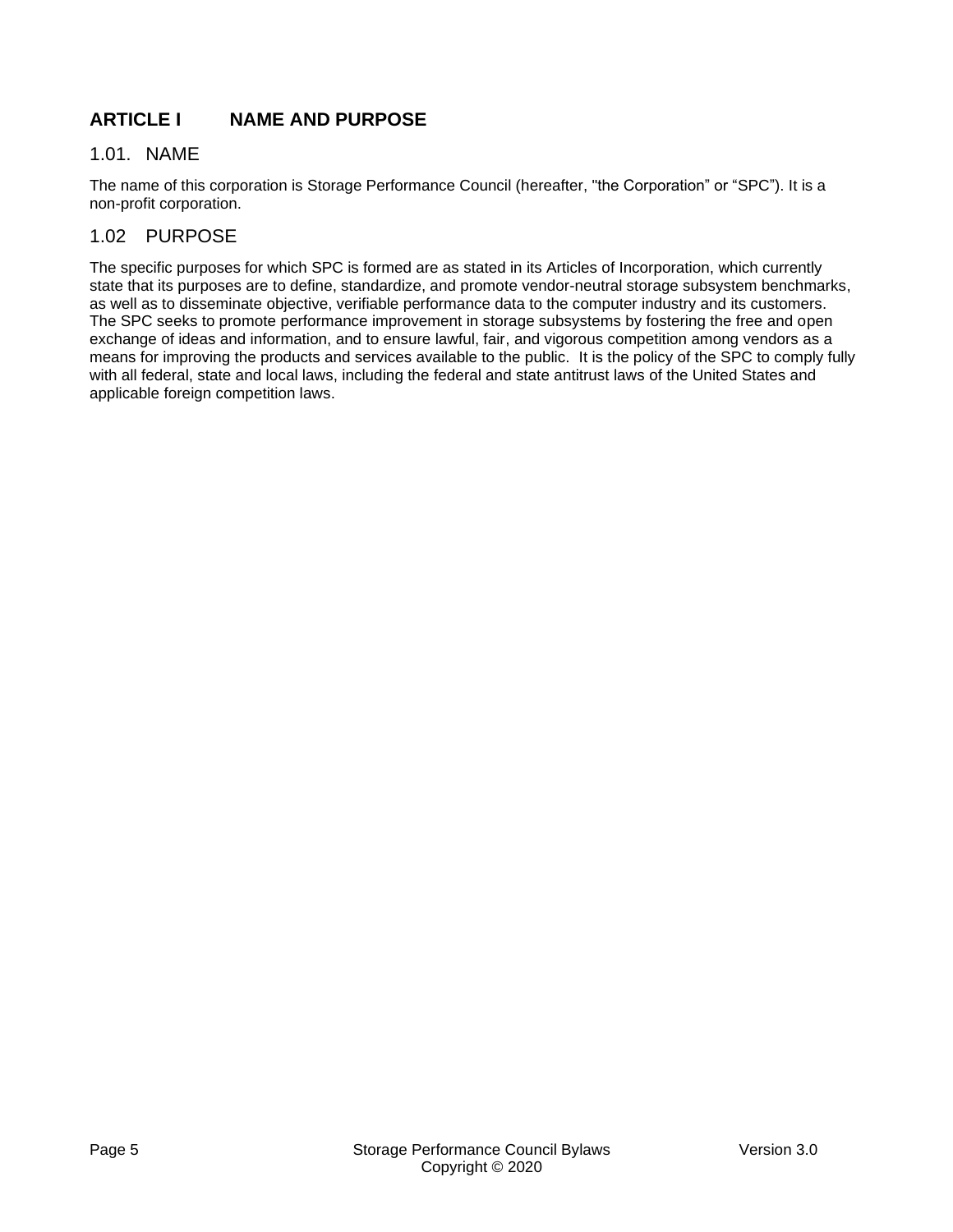# **ARTICLE II OFFICES**

## 2.01 PRINCIPAL OFFICE

The principal office of the Corporation for its transaction of business is located in the City of Redwood City and County of San Mateo in the State of California.

### 2.02 CHANGE OF ADDRESS

The Board of Directors (also referred to herein as "SPC Board" or the "Board") is hereby granted full power and authority to change the principal office of the Corporation from one location to another within or outside the State of California. Any such change shall be noted by the Secretary in these Bylaws, and shall not be considered an amendment of these Bylaws.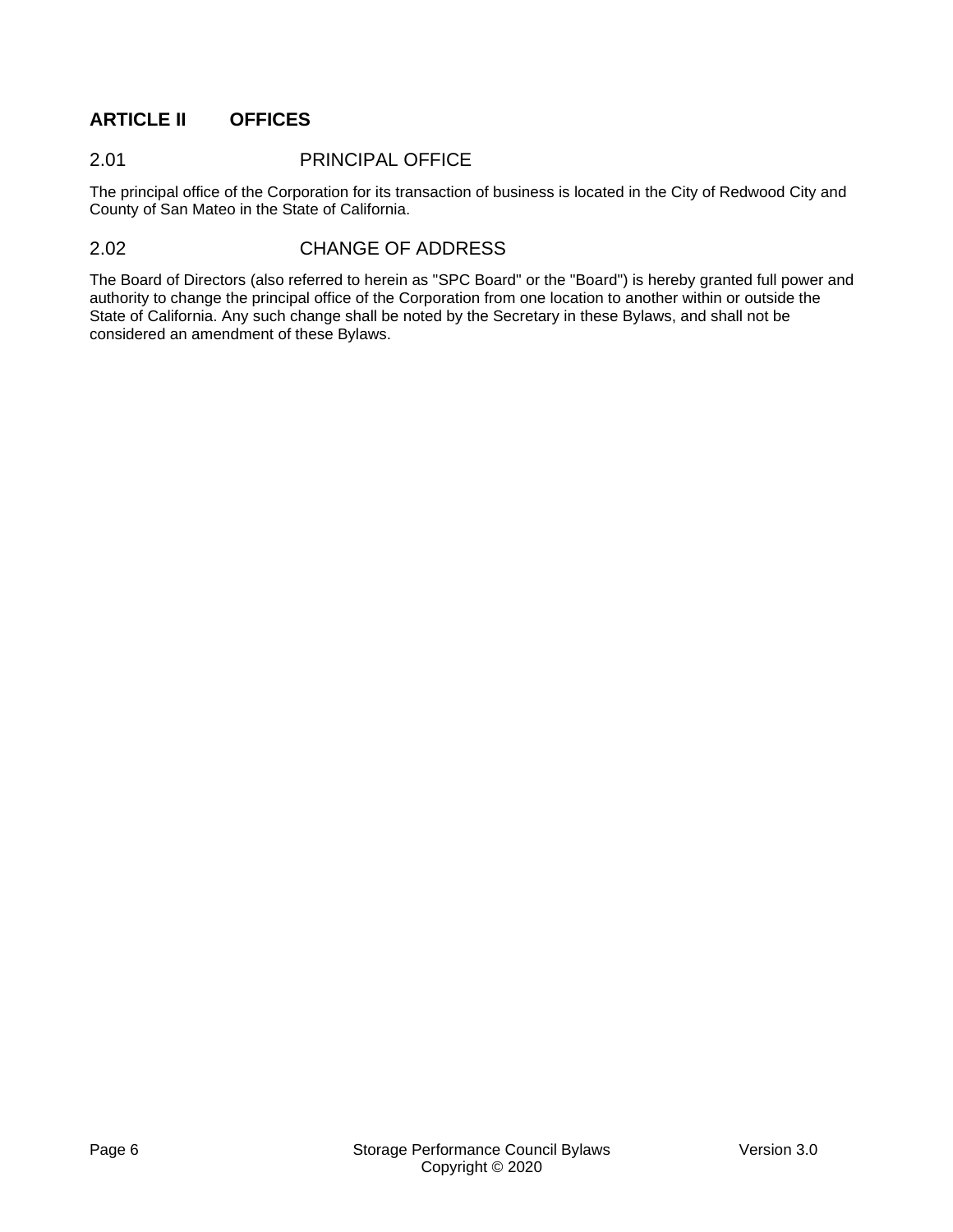# **ARTICLE III MEMBERS**

# <span id="page-6-0"></span>3.01 CLASSIFICATION AND QUALIFICATION OF MEMBERS

The SPC shall have four classes of members: Full, Associate, Academic, and Emeritus. No person or entity shall hold more than one membership in the Corporation at any one time.

- (a) **Full Member:** Any company or organization may apply to become a Full Member of the SPC. Full Members are "members" as that term is defined in Section 5056 of the California Corporations Code or any successor statute (also referred to herein as the "Code"). (Note: all references to "members" in the SPC bylaws and policies refer to Full Members unless stated otherwise). Full Members have all the rights of members of a California Nonprofit Mutual Benefit Corporation which are provided in the Code and these Bylaws, including the following:
	- i) Right to appoint a director, as defined in ARTICLE III, to the Board of Directors. This person is also referred to as the 'Primary Representative' of the member. For all intents and purposes, 'Primary Representative' and 'Director' are synonymous.
	- ii) Right of access to all internal SPC documents.
	- iii) Right to voluntarily participate in technical subcommittee activities under the guidelines and policies set forth in these Bylaws as well as the SPC Policies and Procedures.

Only the identified Primary Representative of a member can be nominated and elected to the SPC Steering Committee. Full members are required to follow all SPC bylaws and policies.

- (b) **Associate Member:** Any company or organization may apply to become an Associate Member. Associate Members are not "members" as that term is defined in the Code and do not have any of the rights of members provided by the Code unless expressly provided in these Bylaws or expressly granted by resolution of the Board. Associate Members are required to follow all SPC bylaws and policies. An Associate Member of the SPC is entitled to the following:
	- i) Right to receive all SPC mailings and information shared with members;
	- ii) Right to attend SPC Board meetings, if invited;
	- iii) Right to participate, as a non-voting member, in SPC technical subcommittees, if invited.

Associate Members are not eligible to:

- i) Vote on any SPC matter;
- ii) Chair any SPC subcommittee or act as an officer of the Corporation;
- iii) Appoint a member to the Board of Directors
- (c) **Academic Member:** Academic membership is open to both accredited academic institutions and individuals associated with such institutions. Academic Members are not "members" as that term is defined in the Code and do not have any of the rights of members provided by the Code unless expressly provided in these Bylaws or expressly granted by resolution of the Board. Academic members are required to follow all SPC bylaws and policies. An Academic member is entitled to the following:
	- i) Right to receive all SPC mailings and information shared with members;
	- ii) Right to participate, as a non-voting member, in SPC technical subcommittees, if invited;
	- iii) Right to attend SPC Board meetings, if invited.

Academic members are not eligible to:

- i) Vote on any SPC matter;
- ii) Chair any SPC subcommittee or act as an officer of the Corporation;
- iii) Appoint a member to the Board of Directors
- (d) **Member Emeritus**: Member Emeritus is awarded by the Board to an individual after long service as a representative. Members Emeritus are not "members" as that term is defined in the Code and do not have any of the rights of members provided by the Code unless expressly provided in these Bylaws or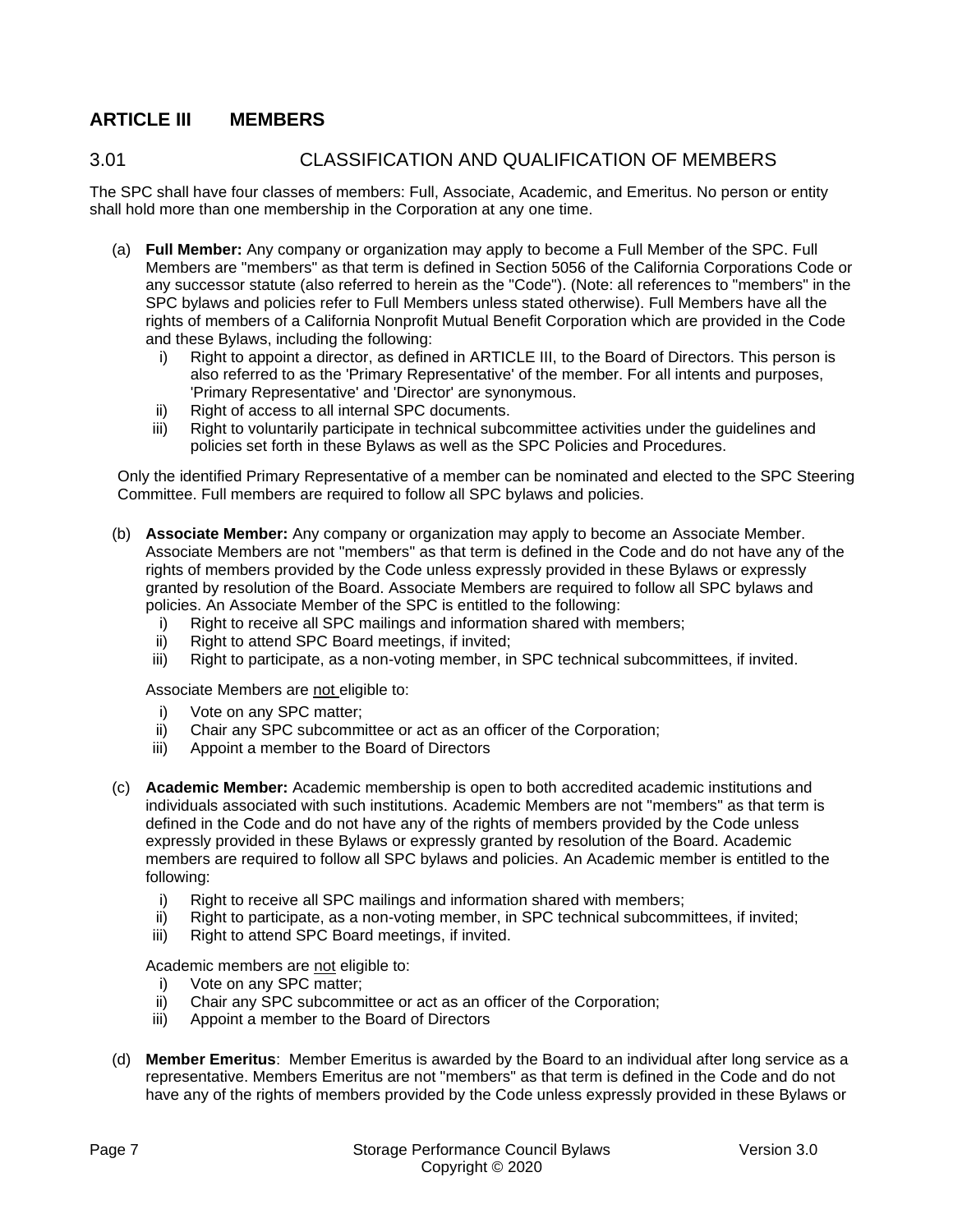expressly granted by resolution of the Board. Members Emeritus are required to follow all SPC bylaws and policies. A Member Emeritus is entitled to the following:

- i) Right to receive all SPC mailings and information shared with members;
- ii) Right to attend SPC Board meetings, if invited;
- iii) Right to participate, as a non-voting member, in SPC technical subcommittees, if invited

Members Emeritus are not eligible to:

- i) Vote on any SPC matter:
- ii) Chair any SPC subcommittee or act as an officer of the Corporation;
- iii) Appoint a member to the Board of Directors

[Table III-1](#page-7-0) illustrates the rights and privileges for each SPC member class.

#### <span id="page-7-0"></span>**Table III-1 Membership Rights**

|                                | <b>Full</b><br><b>Member</b> | Associate<br><b>Member</b> | Academic<br><b>Member</b> | <b>Member</b><br><b>Emeritus</b> |
|--------------------------------|------------------------------|----------------------------|---------------------------|----------------------------------|
| <b>Membership Dues</b>         | Set by SC                    | Set by SC                  | Set by SC                 | None                             |
| Formal motions/voting rights   | Yes                          | No                         | No                        | No                               |
| <b>Attend Board meetings</b>   | Yes                          | If invited                 | If invited                | Yes                              |
|                                |                              |                            |                           |                                  |
| Access to Members Only website | Yes                          | Yes                        | Yes                       | Yes                              |

# 3.02 ELIGIBILITY FOR MEMBERSHIP

Any person or entity who pays the annual dues and who is not a subsidiary or affiliate of one or more members is eligible to be a member of the Corporation. For purposes of eligibility, an entity or corporation is a subsidiary of one or more members if one or more members own, directly or indirectly, voting stock sufficient to elect a majority of the Board of Directors of said entity or corporation. For purposes of eligibility, an affiliate of a member is any person, or entity who directly, or indirectly through one or more intermediaries, controls, is controlled by or is under common control with said member.

Eligibility for Member Emeritus is limited to individuals who have retired after lengthy service as a representative.

# <span id="page-7-1"></span>3.03 ADMISSION TO MEMBERSHIP

- (a) Any person or entity that is eligible for membership (see Clause [3.01\)](#page-6-0) may apply for membership by submitting to the Corporation an application in such form and in such manner as the Corporation's Executive Director shall prescribe. The application must be accompanied by an agreement in writing, in the form of a purchase order or other written document acceptable to the Executive Director, to pay days the first year's annual dues within ninety (90) of the application's acceptance.
- (b) Upon receipt of a membership application, the Executive Director shall determine whether an applicant may be granted membership. While membership will generally be granted, the Executive Director has the discretion to refuse membership for any applicant when granting said membership would not be in the best interests of the Corporation.
- (c) The Executive Director may, and upon the written request of five or more members shall, submit to the Board of Directors the question of whether an applicant meets the membership requirements. In such a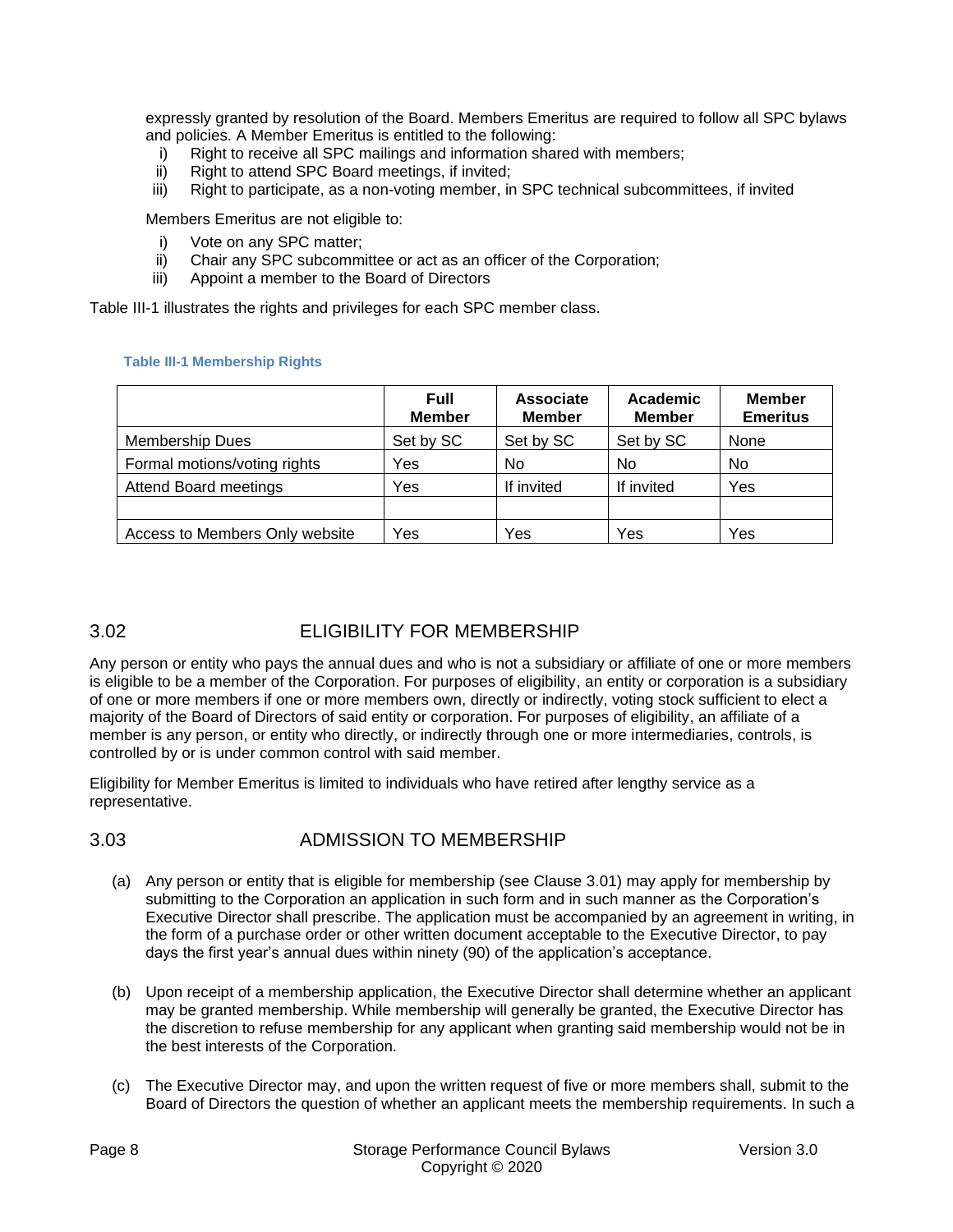case, a Board Vote shall be taken to determine whether or not the applicant is granted membership in the Corporation.

(d) Upon admission to membership each member shall be entitled to all rights accorded to their membership class.

### 3.04 APPLICATION FEE

There shall be no fee for making an application for membership in the Corporation.

#### 3.05 CHANGES IN MEMBERSHIP CLASS

An member who wishes to change their membership class shall submit a new membership application, in accordance with [3.03.](#page-7-1)

#### 3.06 DUES

- (a) The annual dues for any given year are payable to the Corporation by members in such amount as shall be determined by resolution of the Steering Committee.
- (b) The membership shall be notified of the dues levels for a given year as soon after the resolution as is practical.
- (c) The payment schedule for annual dues, including any deadlines, penalties or actions due to nonpayment of annual dues, shall be governed by the policies and procedures or the SPC in force at the time of the notification of the dues level for a given year.

#### 3.07 NUMBER OF MEMBERS

There shall be no limit on the number of members that the Corporation may admit.

#### 3.08 MEMBERSHIP BOOK

The Corporation shall keep in written form a membership book containing the name and address of each member. The book shall also contain the fact of termination and the date on which such membership ceased. Such book shall be kept at the principal offices of the Corporation and shall be subject to the rights of inspection required by law and set forth in these Bylaws. The Executive Director shall be responsible for maintaining such membership book.

# 3.09 INSPECTION RIGHTS OF MEMBERS

- (a) **Demand.** Subject to the Corporation's right to set aside a demand for inspection pursuant to Section 8331 of the Code and the power of the court to limit inspection rights pursuant to Section 8332 of the Code, any member may do either or both of the following:
	- (1) Inspect and copy the record of all the members' names, addresses and voting rights at reasonable times, on ten (10) business days prior written demand on the Corporation, which demand shall state the purpose for which the inspection rights are requested; or
	- (2) Obtain from the Executive Director, on written demand and tender of a reasonable charge (as set by the Executive Director), a list of the names, addresses and voting rights of those members entitled to vote for the election of Directors, as of the most recent record date for which it has been compiled or as of the date of demand. The demand shall state the purpose for which the list is requested. The membership list shall be available on or before the later of ten (10) business days after the demand is received or after the date specified therein as the date of which the list is to be compiled.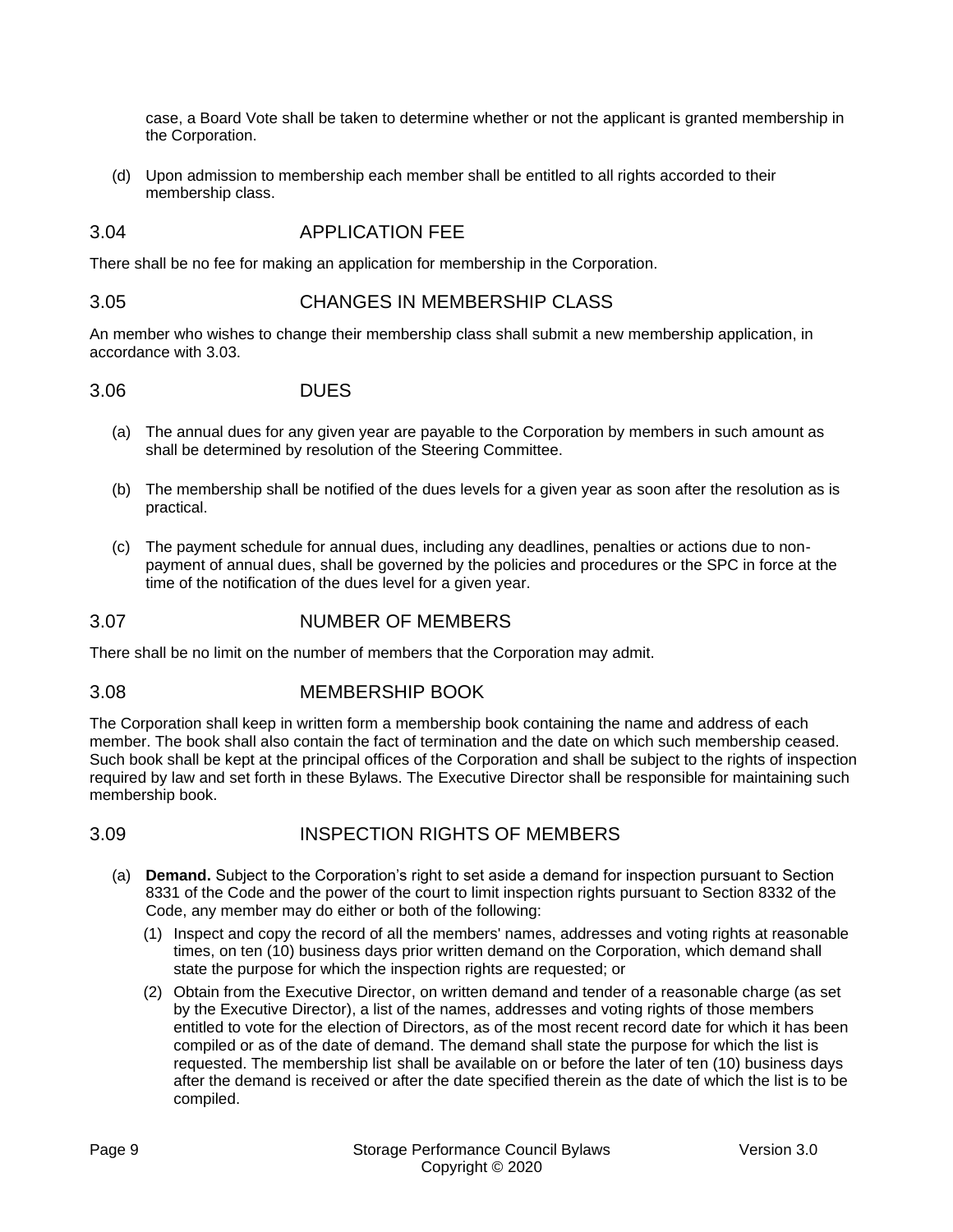# 3.10 CERTIFICATES OF MEMBERSHIP

The Corporation shall not issue membership certificates.

## 3.11 NONLIABILITY OF MEMBERS

- (a) Members and their representatives shall not be subject to or responsible for the liabilities of the Corporation.
- (b) A member of the Corporation and its individual representatives shall not solely because of such membership be personally liable for the debts, obligations, or liabilities of the Corporation.

# 3.12 TRANSFERABILITY OF MEMBERSHIP

Neither the membership in the Corporation nor any rights in the membership may be transferred for value nor otherwise without the consent of the Board, which shall not be unreasonably withheld.

### 3.13 TERMINATION OF MEMBERSHIP

- (a) **Causes**. Membership and all rights of membership shall automatically be terminated on the occurrence of any of the following causes:
	- (1) The voluntary resignation of a member with notice as prescribed by these Bylaws;
	- (2) Where a membership is issued for a period of time, the expiration of such period of time;
	- (3) The death of a member who is an individual or him or her becoming an affiliate of another member;
	- (4) The dissolution of a member that is a corporation or its becoming an affiliate of another member;
	- (5) The nonpayment of dues, subject to the limitation set forth in Section 7341 of the California Corporations Code.
	- (6) Expulsion of the member based on the good faith determination by the board that the member has failed in a material and serious degree to observe the rules of conduct of the Corporation or has engaged in conduct materially and seriously prejudicial to the purposes and interests of the Corporation, with the procedures for expulsion being as established and published by the Board.
- (b) **Resignation by Giving Notice**. The membership of any member of the Corporation shall automatically terminate on such member's written request for such termination delivered to the Executive Director of the Corporation personally or deposited in United States first-class mail, postage prepaid. Membership terminates on the date that the Executive Director receives the request.
- (c) **Effect of Termination**. All rights of a member in the Corporation and in its property shall cease on the termination of such member's membership. Termination shall not relieve the member from any obligation for charges incurred, services or benefits actually rendered, dues, or fees, whether arising from contract or otherwise. The Corporation shall retain the right to enforce any such obligation or obtain damages for its breach.
- (d) **Challenge of Termination**. Any action challenging an expulsion or termination of membership, including a claim alleging defective notice, must be commenced within one year after the date of the expulsion or termination.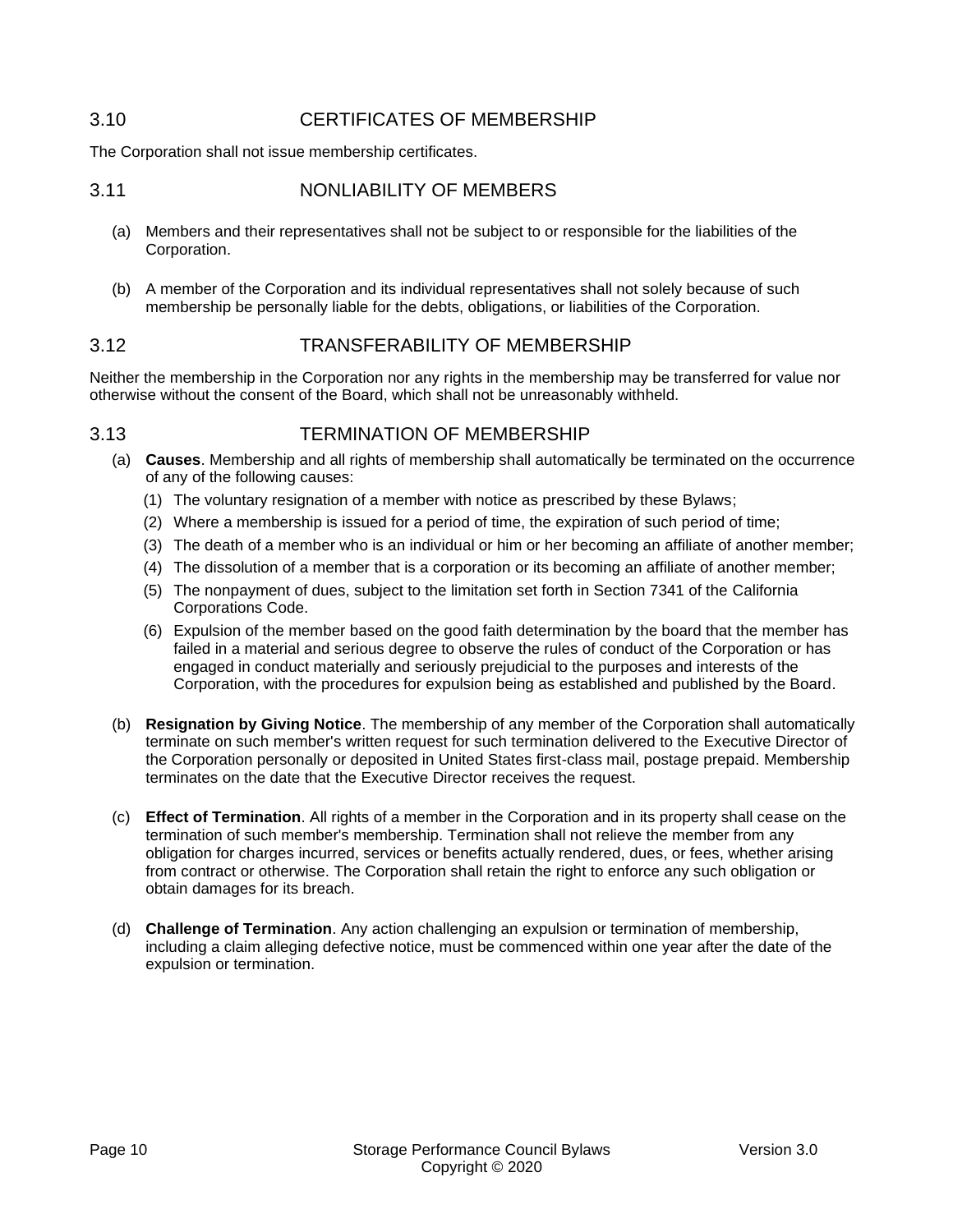# **ARTICLE IV DIRECTORS**

### 4.01 NUMBER

The Corporation shall have one Director for each Full Member ("regular Director"). The number of Directors is only limited by the number of Full Members. Upon admission or termination of a Full Member, the size of the Board will be considered to be automatically adjusted. No action on the Board's part is required after accepting a Full Member's membership application or the termination of a Full Member's membership.

In addition, the Executive Director shall serve as an *ex officio* member of the Board.

#### 4.02 QUALIFICATIONS

A regular Director of the Corporation may be any person who is a Full Member, or an employee of a Full Member that is itself a corporation.

### 4.03 TERMS OF OFFICE

Each regular Director shall hold office for so long as he or she is a member or, if such Director is an employee of a member, until such member terminates its membership or replaces said Director with another representative.

In the case of the Executive Director, his or her term on the Board shall be coextensive with employment by the Corporation.

### 4.04 COMPENSATION

The regular Directors shall serve without compensation from the Corporation, but may be reimbursed actual expenses associated with such service as may be approved by the Executive Director.

The compensation for the Executive Director shall be set by the Steering Committee

4.05 MEETINGS OF THE BOARD

- (a) **Call of Meetings**. Meetings of the Board may be called by the Steering Committee or scheduled in advance by the Board.
- (b) **Place of Meetings**. Meetings of the Board shall be held at such place as the Board or Steering Committee shall designate.
- (c) **Notice of Meetings**. Unless scheduled in advance by the Board, meetings shall be held on five (5) days' notice by first class mail, postage prepaid, or on 48 hours' notice delivered personally or by electronic mail. Notice of the meeting need not be given to any Director who has waived his right to notice (see Clause 4.05(d)). All such waivers, consents, and approval shall be filed with the corporate record or made a part the minutes of the meetings.
- (d) **Waiver of Notice.** A Director will be deemed to have waived his right to notice of a meeting upon receipt by the Executive Director of one or more of the following:
	- a waiver of notice signed by the Director
	- a written consent to holding the meeting signed by the Director
	- an approval of the minutes of the meeting, whether before or after the meeting, signed by the **Director**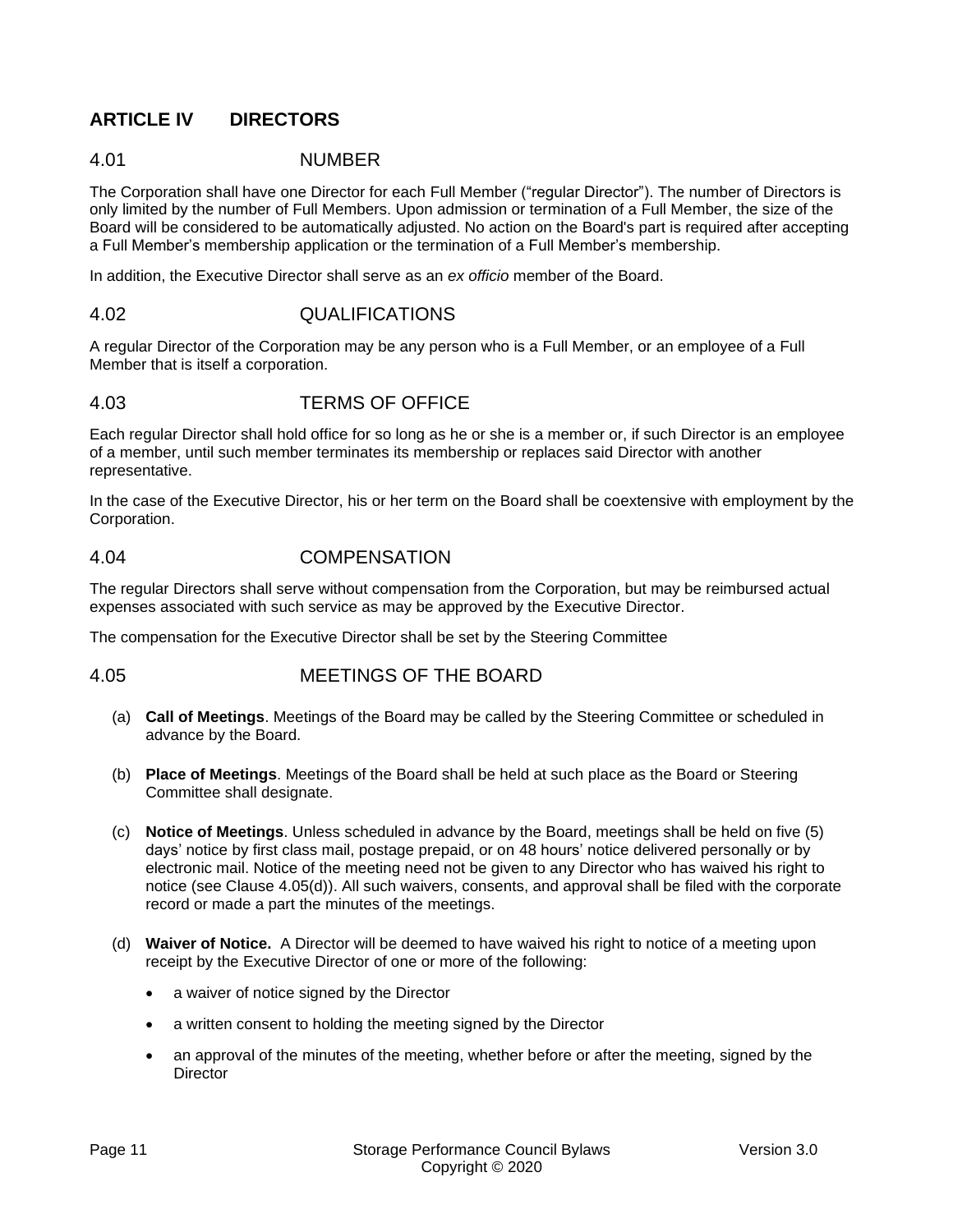- proof of attendance at the meeting without protesting, either prior thereto or at its commencement, by the Director.
- (e) **Quorum**. One third of the Directors constitutes a quorum of the Board for the transaction of business, except as hereinafter provided.
- (f) **Transactions of Board**. Except as otherwise provided in the Articles, in these Bylaws, or by law, every act or decision done or made by a majority of the Directors present at a meeting at which a quorum is present is the act of the Board.
- (g) **Conduct of Meetings**. The Chairman of the Steering Committee or, in his or her absence any Director selected by the Chairman of the Steering Committee, shall preside at meetings of the Board of Directors. The Secretary of the Corporation or such other person appointed by the presiding officer shall act as Secretary of the Board. Board meetings may be held in person or by conference telephone or similar communications equipment, so long as all Directors participating in such meeting can hear one another. Such participation shall constitute personal presence at the meeting, if all of the following apply:
	- Each Director participating in the meeting can communicate with all of the other Directors concurrently;
	- Each Director is provided the means of participating in all matters before the Board, including the capacity to propose, or to interpose an objection to, a specific action to be taken by the Board; and
	- The Board adopts and implements some means of verifying both of the following:
		- o A person communicating by telephone, electronic video screen, or other communications equipment is a Director entitled to participate in the Board meeting; and
		- $\circ$  All statements, questions, actions, or votes were made by that Director and not by another person not permitted to participate as a Director.
- (h) **Adjournment**. A majority of the Directors present, whether or not a quorum is present, may adjourn any meeting to another time and place. If the meeting is adjourned for more than twenty-four (24) hours, notice of the adjournment to another time or place must be given prior to the meeting's being reconvened to Directors who were not present at the time of the adjournment.

# 4.06 ACTION WITHOUT MEETING

Any action required or permitted to be taken by the Board may be taken without a meeting, if all members of the Board individually or collectively consent in writing to such action. Such written consent or consents shall be filed with the minutes of the proceedings of the Board. Such action by written consent shall have the same force and effect as the unanimous vote of said Directors.

# 4.07 RESIGNATION OF DIRECTOR

Any Director may resign effective on giving written notice to the Executive Director of the Corporation, unless the notice specifies a later time for the effectiveness of such resignation. If the resignation is effective at a future time, a successor may be elected to take office when the resignation becomes effective.

# 4.08 VACANCIES IN THE BOARD

- (a) **Causes.** A vacancy on the Board of Directors shall exist upon the death or resignation of any Director or on the termination of the membership of the member represented by a Director.
- (b) **Filling Vacancies.** Any vacancy, as a result of expulsion, death or resignation of a Director, shall, in the case of a Director who is an employee of a member, be filled by the member who was represented by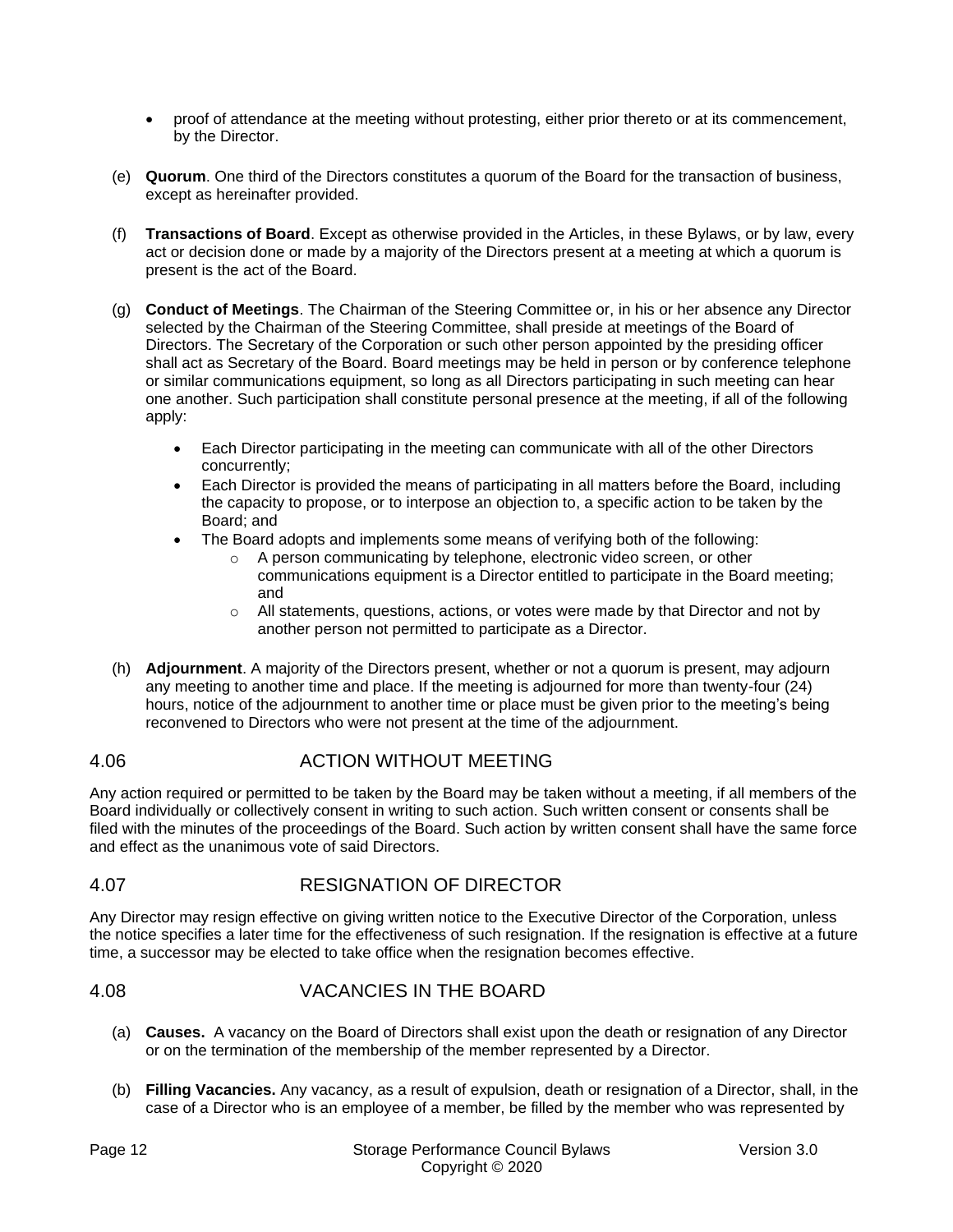said Director by appointing a replacement Director. If the membership of that member has terminated, however, all rights of membership shall automatically terminate and the size of the board shall be automatically adjusted.

# <span id="page-12-0"></span>4.09 COMMITTEES

The Board, by resolution adopted by a majority of the Directors then in office provided a quorum is present, may create one or more committees to serve at the pleasure of the Board. Any such committee composed entirely of Directors shall have such authority as the Board shall set forth by resolution, to the extent permitted by law. The Board may also establish advisory committees, which may include non-Directors and which shall not have the authority of the Board. Unless expressly provided by the Board, all references to subcommittees refer to advisory committees.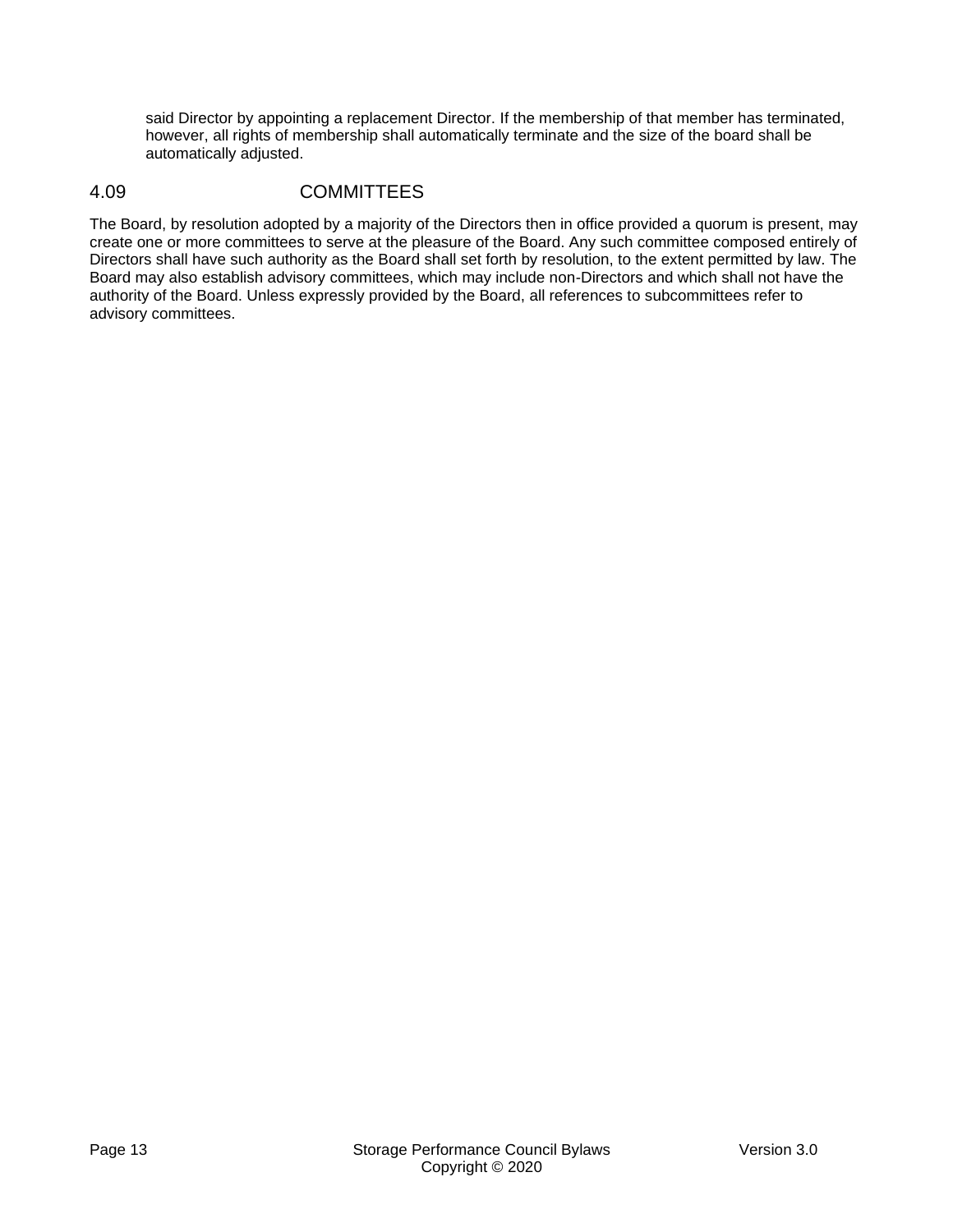# **ARTICLE V MEMBERSHIP VOTES**

### 5.01 DEFINITION

Membership Votes are those votes that are presented to the Full Members of the SPC and conducted by the Executive Director. They are reserved for

changes to the Bylaws..

### <span id="page-13-0"></span>5.02 INITIATION OF A MEMBERSHIP VOTE

The Executive Director may begin the Membership Vote process for a specific SPC action, and shall establish the electorate for the Membership Vote.

# 5.03 ELECTORATE AND QUORUM REQUIREMENTS

The Executive Director shall establish the electorate for a Membership Vote as follows:

- (a) An electronic message will be sent to the Primary Representative of each member to determine if that member wishes to participate in the Membership Vote.
- (b) The electronic message will be formatted so that it is clearly identified as an "SPC Membership Voting Action" and include a clear statement of the SPC action proposed for the Membership Vote.
- (c) A confirmation electronic message will be sent one week after the initial electronic message to ensure notification. The confirmation will contain the same content as the initial confirmation.
- (d) Primary representatives must respond affirmatively within fourteen (14) calendar days from the distribution date of the initial message in order to be included as a participant in the Membership Vote. Responses must be in the form of a clearly identifiable message delivered to the Executive Director.

If at least one-third of the SPC membership at the time of the Board Vote required by [5.02](#page-13-0) responds affirmatively within the required time period, the quorum requirement for the Membership Vote is satisfied, and the electorate for the Membership Vote is members who responded affirmatively.

If fewer than one-third of the SPC membership at the time of the Board Vote required by [5.02](#page-13-0) responds affirmatively within the required time period, the Membership Vote is not taken and the proposed SPC action fails.

#### 5.04 BALLOTING

After the electorate has been established for the Membership Vote, it will be balloted as follows:

- (a) A ballot will be sent to the Primary Representative of each member in the electorate.
- (b) The ballot will be formatted to clearly identify it as an "SPC Membership Voting Action" and will contain the complete motion submitted for a Membership Vote.
- (c) A confirmation will be sent one week after the initial ballot to ensure notification. The confirmation will contain the same content as the initial ballot.
- (d) Members of the electorate for the Membership Vote must respond within fourteen (14) calendar days from the initial distribution date of the ballot. Responses must be in the form of a clearly identifiable message delivered to the Executive Director.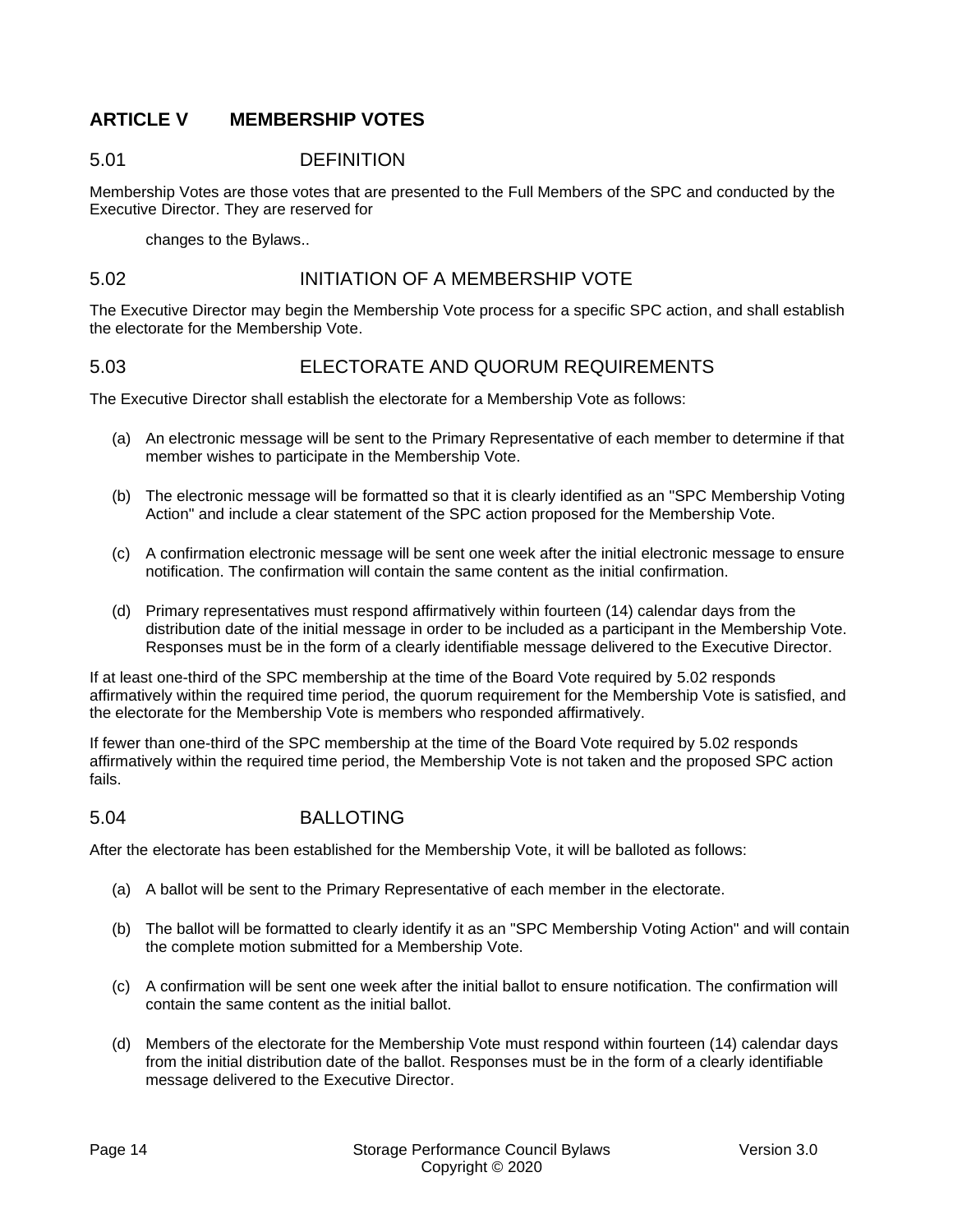- (e) Members in the electorate that do not respond within the required time period will be recorded as abstentions.
- (f) Negative votes will be counted as abstentions unless the voting member submits a new version of the specification, document, or text that would result in their affirmative vote.

## 5.05 PASSAGE REQUIREMENTS

- (a) Abstentions will be recorded for the Membership Vote but will not be considered in determining the passage or failure of the Membership Vote.
- (b) Passage of the Membership Vote will require at least two-thirds of the electorate to respond in the affirmative.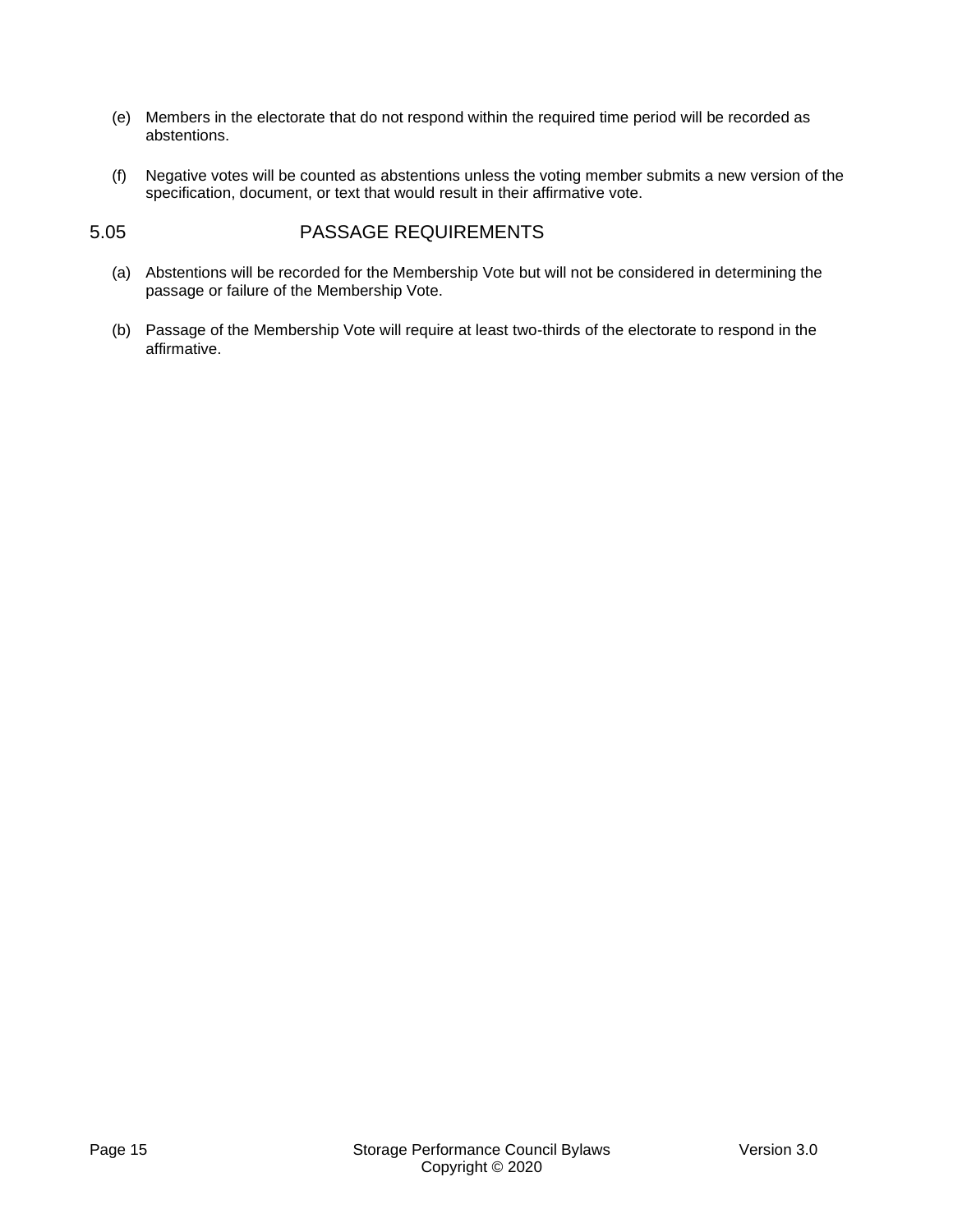# **ARTICLE VI OFFICERS**

# 6.01 EXECUTIVE DIRECTOR

The Executive Director shall serve at the pleasure of the Steering Committee.

### 6.02 STEERING COMMITTEE

The Corporation will have a four- (4) member standing committee of the Board of Directors hereinafter referred to as the 'Steering Committee'. Each member of the Steering Committee is an officer of the Corporation.

### 6.03 APPOINTMENT AND RESIGNATION

- (a) The membership of the Steering Committee consists of three (3) Directors of the Corporation who are formally nominated and elected by a Board vote during the annual meeting of the Board of Directors. The Executive Director shall hold the fourth seat on the Steering Committee. After their election, the Steering Committee may designate a Chair, Secretary, and Treasurer, as it may choose among the members of the Steering Committee; such elected officers will serve as officers of the Corporation for purposes of Section 7213 of the Code. The Board may also elect such other officers as it may choose from among members of the Steering Committee or other members of the Corporation.
- (b) Any member of the Steering Committee may resign at any time on written notice to the Corporation without prejudice to the rights, if any, of the Corporation under any contract to which the officer was a party. The resignation of a Director from the Steering Committee also holding the office of Chair, Secretary, or Treasurer is also a resignation from such office. The resignation of a Director from the Steering Committee shall have no effect on the membership of the member represented by that Director in the Corporation.

### 6.04 VACANCIES IN OFFICER POSITIONS OR STEERING **COMMITTEE**

- (a) **Causes.** A vacancy in the office of Chair, Secretary, or Treasurer or on the Steering Committee shall exist upon the death or resignation of a Director holding such office or position or on the termination of the membership of the member represented by a Director holding such office or position.
- (b) **Filling Vacancies.** Any vacancy, as set forth in 6.03(b), shall be filled by appointment by the Steering Committee.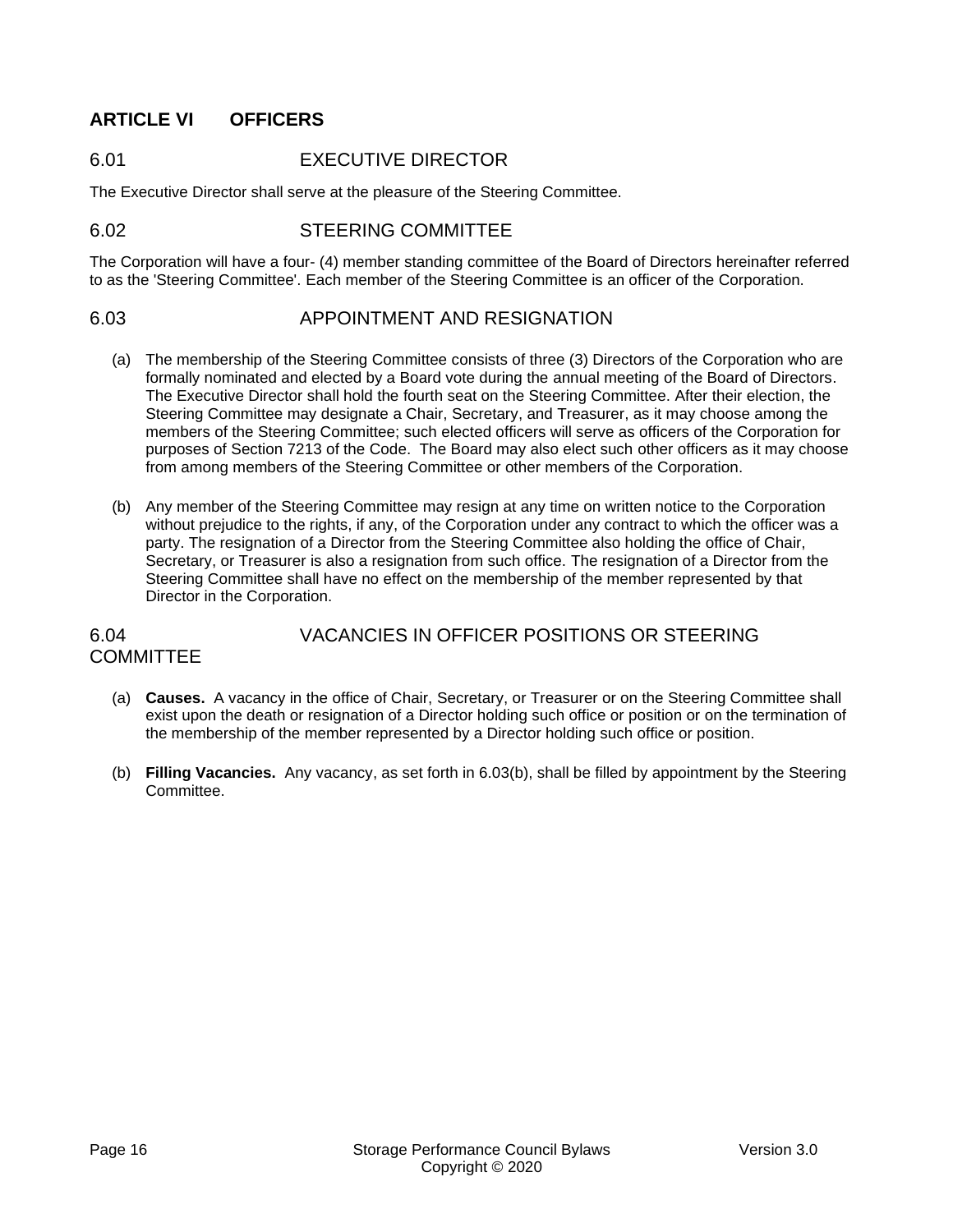# **ARTICLE VII CORPORATE RECORDS AND REPORTS**

## 7.01 KEEPING RECORDS

The Corporation shall keep complete and accurate financial records and minutes of the proceedings of its Board, Steering Committee, general membership, and subcommittee meetings. The records shall be kept in either printed form or in any other form capable of being converted into printed form.

## 7.02 ANNUAL REPORT

The Corporation shall notify each member yearly of the member's right to receive a financial report pursuant to Code Section 8321(a). Except where the Corporation has fewer than one hundred (100) members and less than ten thousand dollars (\$10,000) in assets at all times during the fiscal year, on the written request of a member, the Board shall promptly cause the most recent annual report to be sent to the requesting member. The annual report shall be prepared not later than one hundred and twenty (120) days after the close of the Corporation's fiscal year. The annual report shall contain in appropriate detail the following:

- (1) a balance sheet as of the end of such fiscal year and an income statement and statement of changes in financial position for such fiscal year;
- (2) a statement of place where the names and addresses of the current members are located
- (3) information concerning certain transactions and indemnifications required by Code Section 8322.

The annual report shall be accompanied by any report thereon of an independent accountant or, if there is not such a report, the certificate of any authorized officer of the Corporation that such statements were prepared without audit from the books and records of the Corporation**.**

# 7.03 ANNUAL STATEMENT OF CERTAIN TRANSACTIONS AND INDEMNIFICATIONS

The Corporation shall furnish annually to its members a statement of any transaction or indemnification required by Code Section 8322(d) and (e), if such transaction or indemnification took place. Such annual statement shall be affixed to and sent with the annual report.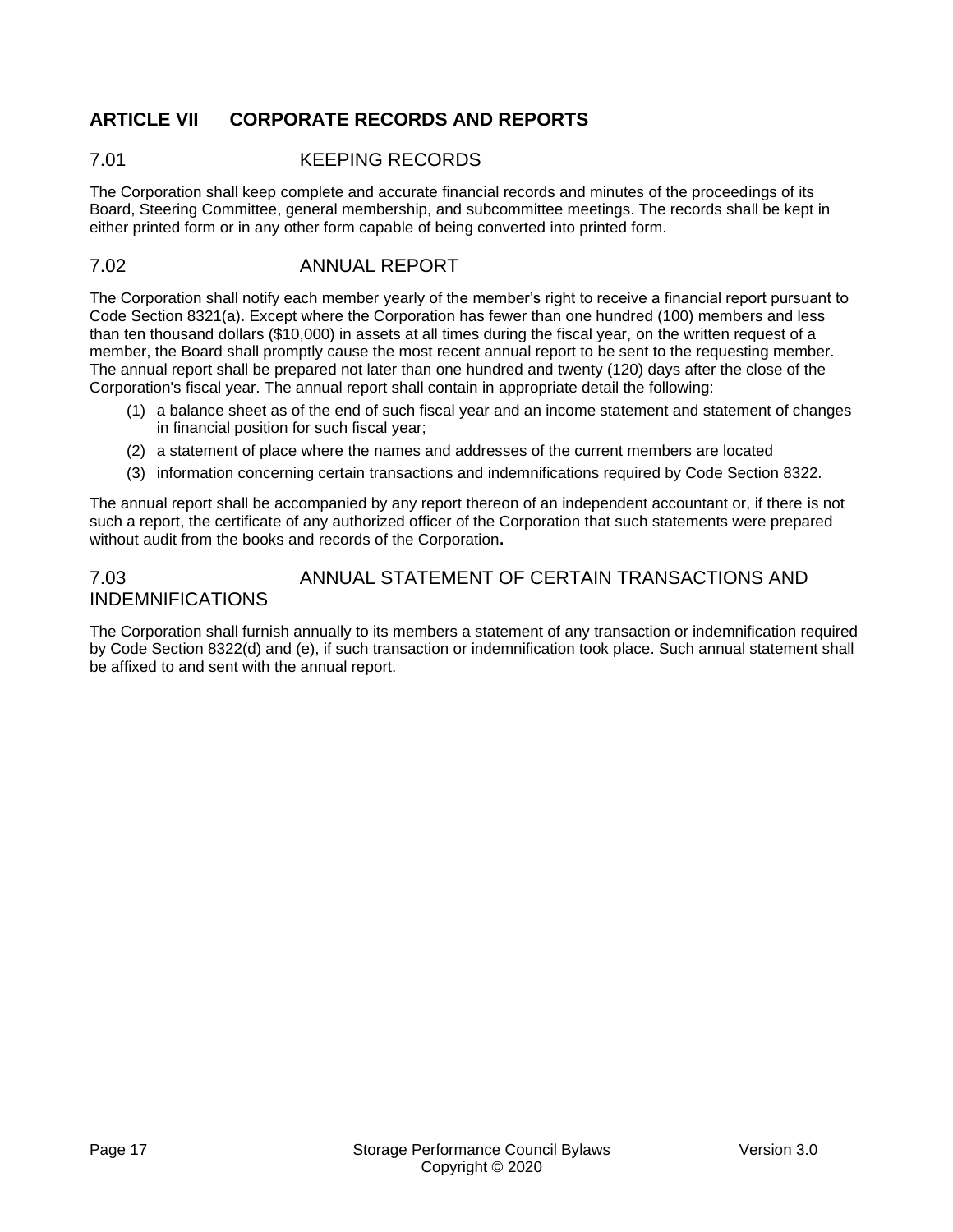# **ARTICLE VIII ADDITIONAL PROVISIONS**

# 8.01 ASSIGNMENT OF RIGHTS AND LICENSES

Unless otherwise agreed to by the Steering Committee, all work done by a Board member on behalf of the Corporation, including but not limited to the drafting of specifications, the contribution or creation of benchmarks, their associated tools, documentation and software, shall constitute a donation by the member of a worldwide, royalty-free, perpetual non-revocable, non-exclusive license of such work to the Corporation. The Corporation is free to expand on this contribution, use it as the basis for further work and in general employ it in any way it sees fit so as to benefit the Corporation. The Corporation retains rights to derivative works it creates. It is the responsibility of individual Board members to assure that any contribution they make to the Corporation does not conflict with prior rights, licenses or agreements.

- (a) The property rights and interest of any member in any and all patents, copyrights, trademarks, service marks, trade secrets, or other intellectual property (hereafter, collectively, "Intellectual Property") owned, held or created by or on behalf of any member separately from the Corporation shall be and remain the Intellectual Property of that member.
- (b) Technology and Intellectual Property developed by the Corporation will be owned by it as long as the Corporation continues operating as a not-for-profit corporation. In the event of the dissolution of the Corporation or change in not-for-profit status, all Intellectual Property rights shall be transferred on a non-exclusive, royalty-free basis to all eligible members as defined by the Board.
- (c) Any member whose membership in this organization shall have terminated by resignation, cessation of business, expulsion or other cause shall forfeit thereby all interest in any and all funds, property, and interests of the organization.
- (d) No member has any property rights in any assets of this Corporation, except as set forth upon dissolution.

# 8.02 PUBLIC AVAILABILITY OF STANDARDS

After any standard or criteria for performance measurement is approved by the members in accordance with the *SPC Policies and Procedures*, the Corporation shall make such standards and/or criteria available to the public at a nominal charge as soon as is practical, and in any event no later than two (2) months after such approval. The Corporation shall reserve to itself all copyrights on any benchmark specification developed by the Corporation as well as all proprietary rights on any benchmark implementation or other product developed by or commissioned by the Corporation. The Corporation also reserves to itself all proprietary rights regarding SPC trademarks and gives the Executive Director all rights to use the trademarks in pursuit of the Corporation's business. The Executive Director has the right to apply the trademarks of the Corporation to products, results, and services associated with the SPC.

# 8.03 STANDARD OF CONDUCT

The SPC and those members acting in its behalf shall conduct business in an open, public and nonexclusionary fashion. At no time shall the SPC undertake any action that might call into question its status as a body contributing to the Public Good and promoting the open exchange of technical information and ideas. In furtherance of this goal, members of the Corporation shall not engage in any discussions, or exchange any information, regarding non-public pricing or product plans, or share other confidential competitive information, for the purpose of unlawfully restraining competition in the storage products industry. Upon being notified of the appearance of any action in conflict with this goal, whether from within the membership or from the general public, the Board shall make a diligent, good faith effort to investigate and redress the alleged infringement.

Notwithstanding anything contained herein to the contrary, nothing contained in these Bylaws shall authorize the Corporation to engage, directly or indirectly, in any act or activity incidental to or connected with the